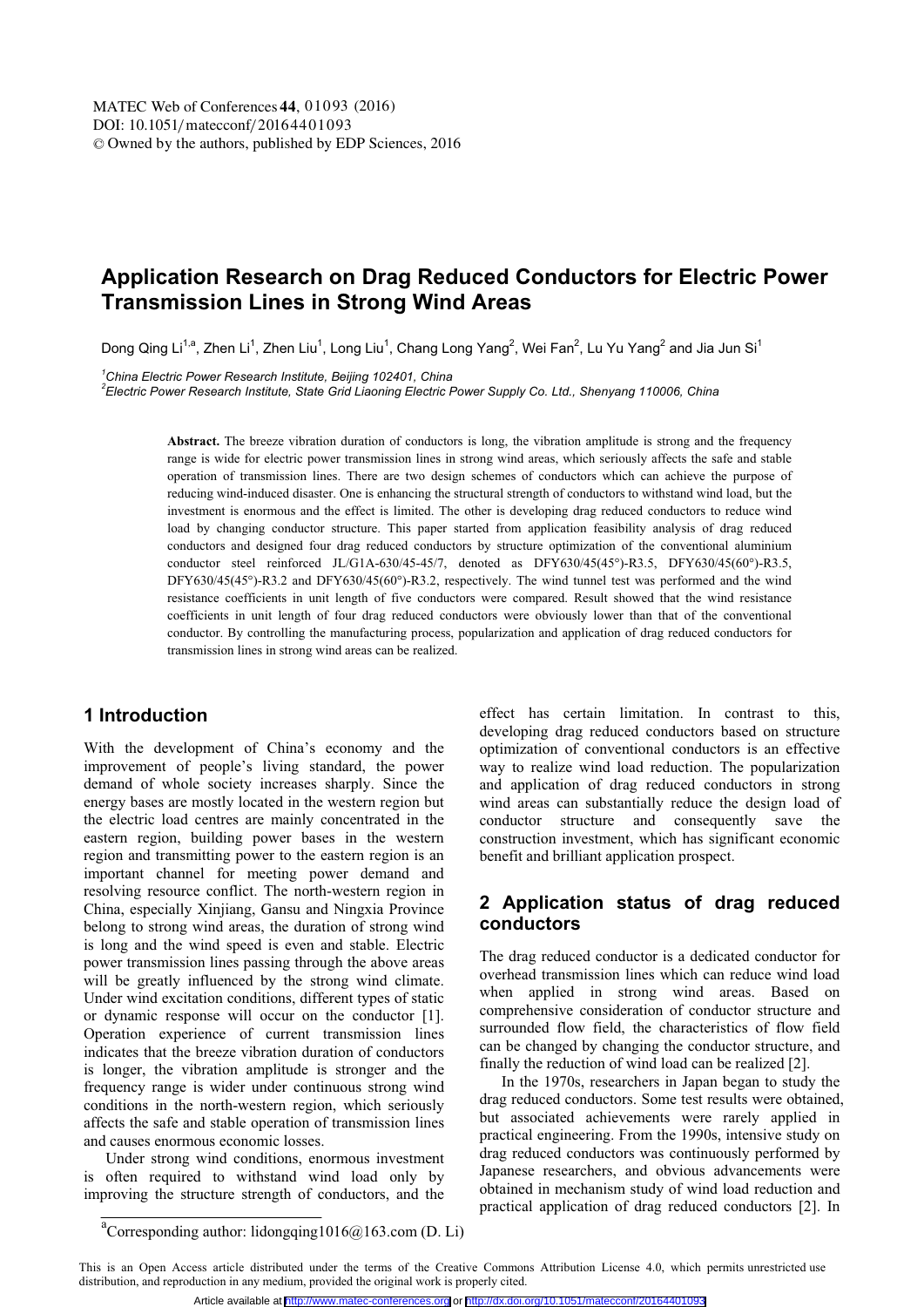2006, the DR-HAL-type  $820$  mm<sup>2</sup> drag reduced conductor manufactured by Japan Furukawa Electric Company was used in the 330kV transmission line constructed by Australia Western Power Company. In 2009, the DR-ACSR/AC-type  $410 \text{ mm}^2$  drag reduced conductor manufactured by Japan Furukawa Electric Company was used in the  $275$  kV transmission line constructed by Japan Kansai Electric Power Company. In addition, the DR-ACSPUAC-type  $680$  mm<sup>2</sup> drag reduced conductor manufactured by Japan Furukawa Electric Company will be used in the 154 kV transmission line constructed by Japan Shikoku Electric Power Company.

In recent years, some domestic research institutes such as China Electric Power Research Institute and Jiangsu Zhongtian Technology Co. Ltd. also made an effort on the development of drag reduced conductors, but systematic study was lacked and products cannot be directly applied in practical engineering.

# **3 Structure design of drag reduced conductors**

The reducing effect of wind load, the constructability and corona characteristics of conductors should be comprehensively considered during conductor design. Previous studies suggested that the aerodynamic drag coefficient corresponding to the critical Reynolds number of the conductor decreased with the increase of surface roughness of the conductor, and the wind load withstood by the conductor consequently decreased [3]. In addition, as compared to the conductor with round section, aerodynamic drag distribution along the conductor with elliptic section was uneven, which made the conductor have combined characteristics of low wind load and low noise [4]. Based on the above results, the drag reduced conductors were designed as follows at the early stage: one was that several wires with larger size were applied in the outer layer of the conductor to form protrusions and increase surface roughness. The other was that several wires with different section were applied in the outer layer of the conductor to obtain elliptic section. Wind tunnel test results showed that these two conductors had lower wind resistance coefficient in unit length than conventional conductors. However, there existed great difficulty during stringing construction process for these two conductors. When tension stringing was employed, the structure of conductors would be seriously destructed after passing through the pulley. Besides, the corona excitation voltage of these two conductors decreased sharply as compared to conventional conductors.

Based on the above analysis, a slotting way on the outside surface of the conductor with round section was employed for structure design to realize a good balance between reducing wind load and increasing construction difficulty as well as decreasing corona excitation voltage. Table 1 lists main technical parameters of the conventional aluminium conductor steel reinforced JL/G1A-630/45-45/7. Fig. 1 shows the schematic sections of the conventional conductor and four designed drag reduced conductors, denoted as DFY630/45(45°)-R3.5, DFY630/45(60°)-R3.5, DFY630/45(45°)-R3.2

DFY630/45(60°)-R3.2, respectively. As compared to the conventional conductor, shaped wires were applied in the outer layer of drag reduced conductors instead of round wires, and the outside surface was slotted. For four drag reduced conductors, the open-angle and arc radius of the outside surface were different from each other.

| Table 1. Main technical parameters of conventional aluminium |
|--------------------------------------------------------------|
| conductor steel reinforced JL/G1A-630/45-45/7.               |

| Item name                                                           | <b>Item contents</b>                    |  |  |
|---------------------------------------------------------------------|-----------------------------------------|--|--|
| Type of conductor                                                   | JL/G1A-630/45-45/7                      |  |  |
| Name of conductor                                                   | Aluminium conductor<br>steel reinforced |  |  |
| Strand number/diameter of<br>aluminium single wire (piece/mm)       | 45/4.22                                 |  |  |
| Strand number/diameter of<br>galvanized steel wire (piece/mm)       | 7/2.81                                  |  |  |
| Sectional area of conductor $\text{(mm)}$                           | 674.0                                   |  |  |
| Outer diameter (mm)                                                 | 33.8                                    |  |  |
| Rated tensile force (kN)                                            | $\geq$ 150.45                           |  |  |
| Elastic module of conductor (GPa)                                   | 63.0                                    |  |  |
| Thermal expansion coefficient of<br>conductor $(10^{-6}/^{\circ}C)$ | $20.9\times10^{-6}$                     |  |  |
| DC resistance at 20 $^{\circ}$ C ( $\Omega$ /km)                    | < 0.0459                                |  |  |



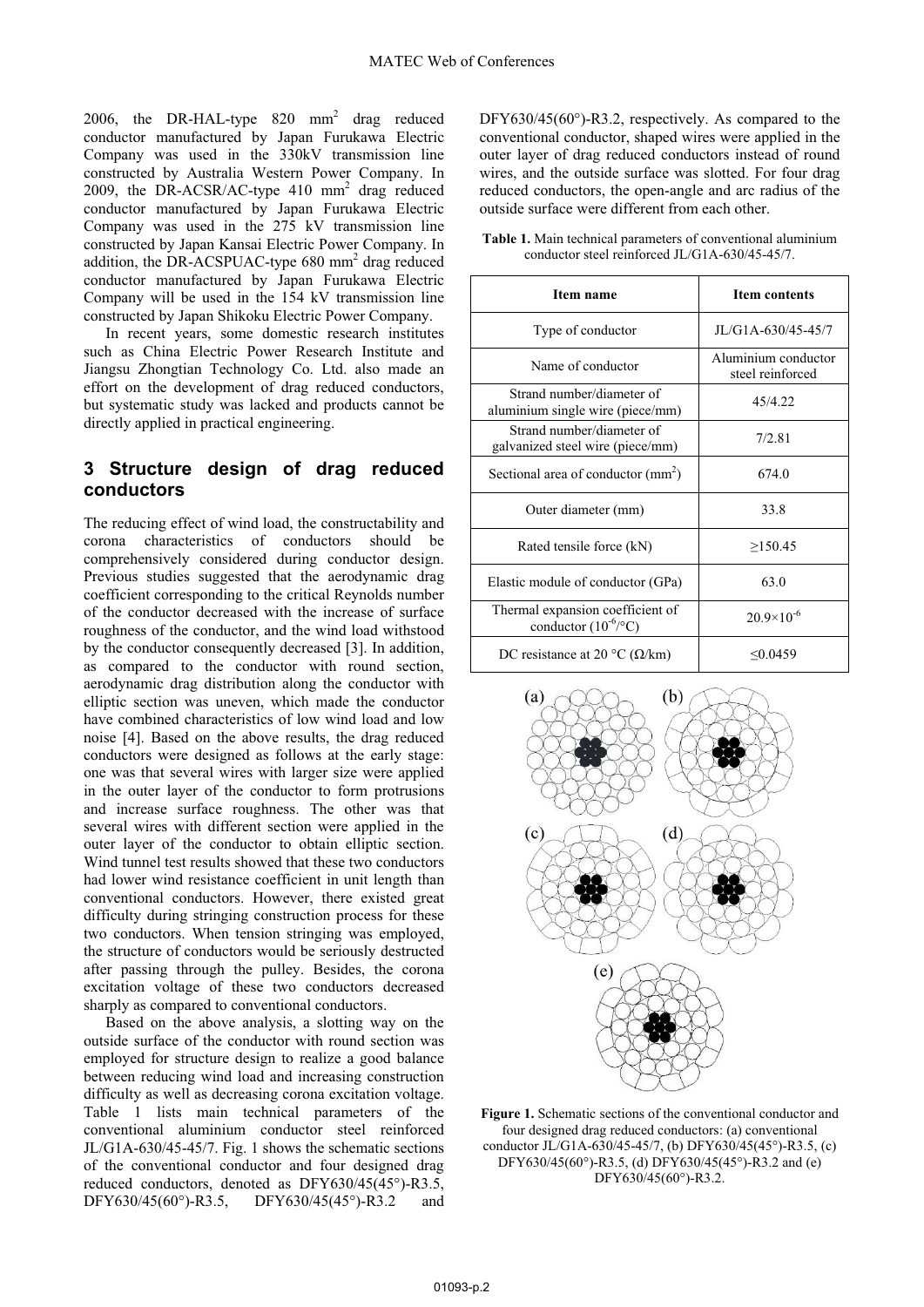## **4 Wind tunnel test results and discussion**

In order to investigate the wind load reducing effect of drag reduced conductors, wind tunnel test was carried out to obtain the wind resistance coefficient in unit length. The wind tunnel test was completed in the low speed aerodynamics lab of China Aerodynamics Research and Development Centre. The size of test section was 1.4  $m \times 1.4$  m $\times 2.8$  m, and continuous wind speed at  $10 \sim 70$ m/s can be generated in the wind tunnel. Considering the wind speed range in strong wind areas, six wind speed scales including 20 m/s, 30 m/s, 40 m/s, 50 m/s, 60 m/s and 70 m/s were employed in the test. During testing, the data collection frequency of the force measurement balance was 1000 Hz and the collecting time was 1 min. Figure 2 shows the arrangement of conductor samples during wind tunnel testing. Two working conditions including the angle between the conductor and the incoming flow at 90° and 60° were considered.



**Figure 2.** Arrangement of conductor samples during wind tunnel testing: (a) angle between conductor and incoming flow was 90° and (b) angle between conductor and incoming flow was 60°.

The wind resistance coefficient in unit length of the conductor can be calculated by the following equation [5]:

$$
C_d = \frac{F_d}{\frac{1}{2}\rho u^2 L d}
$$
 (1)

where  $C_d$  represents wind resistance coefficient in unit length of the conductor,  $F_d$  represents wind resistance of the conductor (N),  $\rho$  represents air density (kg/m<sup>3</sup>), u represents wind speed (m/s), L represents length of the conductor (m) and d represents diameter of the conductor (m). The value of  $F_d$  can be directly measured by the force measurement balance. Introduce the value of  $F_d$  and other parameters into equation (1) and the value of  $C_d$  can be obtained. Table 2 and table 3 list the calculation results, in which 1# represents the conventional conductor JL/G1A-630/45-45/7, 2# represents the drag reduced conductor DFY630/45(45°)-R3.5, 3# represents the drag reduced conductor DFY630/45(60 $^{\circ}$ )-R3.5, 4#

represents the drag reduced conductor DFY630/45(45°)- R3.2 and 5# represents the drag reduced conductor DFY630/45(60°)-R3.2. Figure 3 shows the corresponding relationship curves between the wind resistance coefficient in unit length of the conductor and the wind speed. In can be seen from the figure that the wind resistance coefficients in unit length of four drag reduced conductors were obviously lower than that of the conventional conductor when the wind speed was larger than 30 m/s. This indicates that the slotting way on the outside surface of the conductors with round section significantly decreased the wind load withstood by the conductors and the wind load reducing effect was more obvious under strong wind conditions. Furthermore, it can also be seen from the figure that the wind resistance coefficients in unit length of four drag reduced conductors were close to each other, but slight difference also existed. Among the conductors, DFY630/45(45°)- R3.2 showed the lowest wind resistance coefficient in unit length, followed by DFY630/45(60°)-R3.2. This suggests that the wind load reducing effect of the conductor became more obvious with the reduction of open angle and arc radius of the outside surface of the conductor.

## **5 Manufacturing process of drag reduced conductors**

The manufacturing process of the drag reduced conductor is basically consistent with that of the conventional conductor, which mainly includes aluminium ingot melting, insulating, casting, continuous rolling, wire drawing, wire twisting, packaging and transporting. But as compared to the conventional conductor, the following key points should be noted during manufacturing process of the drag reduced conductor:

(1) High-quality aluminium ingots should be used as raw materials and the composition of aluminium liquid should be effectively controlled by trace element treatment technology to guarantee the tensile strength and resistance rate of aluminium wires.

(2) Strengthen uniformity of aluminium wires should be effectively controlled by keeping aluminium liquid temperature uniform during continuous casting and rolling process, and emulsification liquid should be employed in the climbing pipe to eliminate self-annealing effect.

(3) Impurity level of aluminium wires should be effectively controlled. High-efficient and nontoxic refinery agent should be employed to remove hydrogen and alumina impurities in the aluminium liquid, and ceramic filter board should be placed in the casting drum to remove the slag in the aluminium liquid during casting process.

(4) Quality of wire drawing should be effectively controlled. High-quality wire drawing oil should be applied to guarantee the cleanness and surface quality of aluminium wires, and polycrystalline mould should be applied to improve production efficiency and guarantee product quality.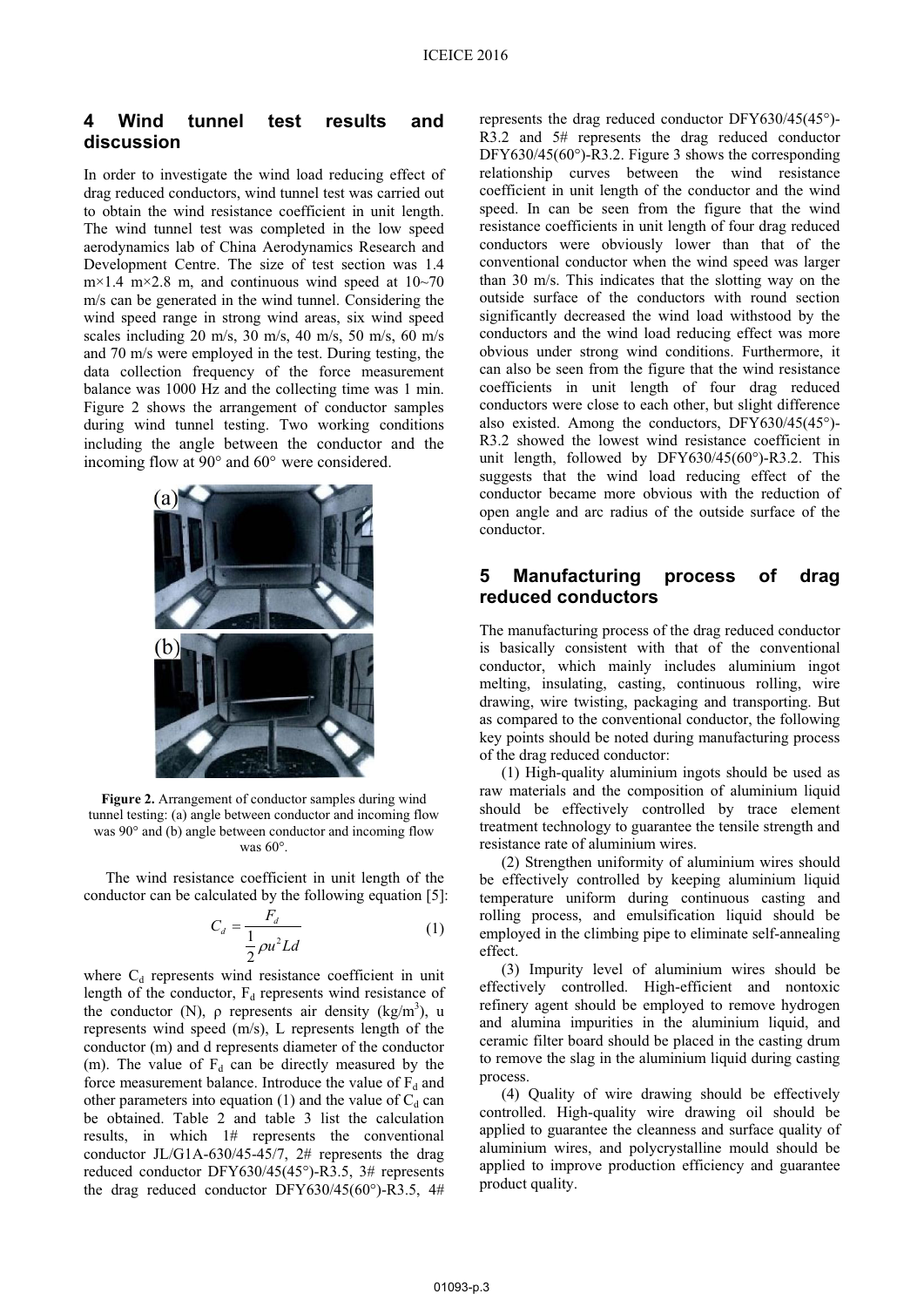| Wind speed<br>(m/s) | 1#      | 2#      | 3#      | 4#      | 5#      |
|---------------------|---------|---------|---------|---------|---------|
| 20                  | 0.98386 | 1.12814 | 1.07772 | 1.08130 | 1.08941 |
| 30                  | 1.06949 | 0.94017 | 0.95439 | 0.93193 | 0.90630 |
| 40                  | 0.94393 | 0.81939 | 0.84519 | 0.82518 | 0.83458 |
| 50                  | 0.98091 | 0.87536 | 0.90226 | 0.83663 | 0.88052 |
| 60                  | 0.96887 | 0.89281 | 0.90255 | 0.85423 | 0.86761 |
| 70                  | 0.99009 | 0.90991 | 0.92066 | 0.87914 | 0.88313 |

**Table 2.** Wind resistance coefficients in unit length of conductors under different wind speeds (angle between conductor and incoming flow was 90°)

**Table 3.** Wind resistance coefficients in unit length of conductors under different wind speeds (angle between conductor and incoming flow was 60°)

| Wind speed<br>(m/s) | 1#      | 2#      | 3#      | 4#      | 5#      |
|---------------------|---------|---------|---------|---------|---------|
| 20                  | 0.62228 | 0.57902 | 0.56156 | 0.62025 | 0.52541 |
| 30                  | 0.64171 | 0.62129 | 0.62112 | 0.58154 | 0.57319 |
| 40                  | 0.64860 | 0.58368 | 0.59606 | 0.57329 | 0.59369 |
| 50                  | 0.66019 | 0.59569 | 0.62192 | 0.56689 | 0.61654 |
| 60                  | 0.62887 | 0.61036 | 0.61578 | 0.56229 | 0.60266 |
| 70                  | 0.65989 | 0.63868 | 0.62902 | 0.56640 | 0.62348 |



**Figure 3.** Relationship curves between wind resistance coefficient in unit length of conductors and wind speed: (a) angle between conductor and incoming flow was 90° and (b) angle between conductor and incoming flow was 60°.

(5) The pre-twisted device and the wire tension adjustment device should be reasonably designed to guarantee twisting quality of conductors.

#### **6 Conclusions**

In this paper, four drag reduced conductors were designed based on the structure optimization of the conventional aluminium conductor steel reinforced. The wind tunnel test was performed and the manufacturing process of drag reduced conductors was analyzed. Conclusions can be drawn as follows:

(1) The wind resistance coefficients in unit length of four drag reduced conductors were obviously lower than the conventional conductor. The slotting way on the outside surface of the conductors with round section